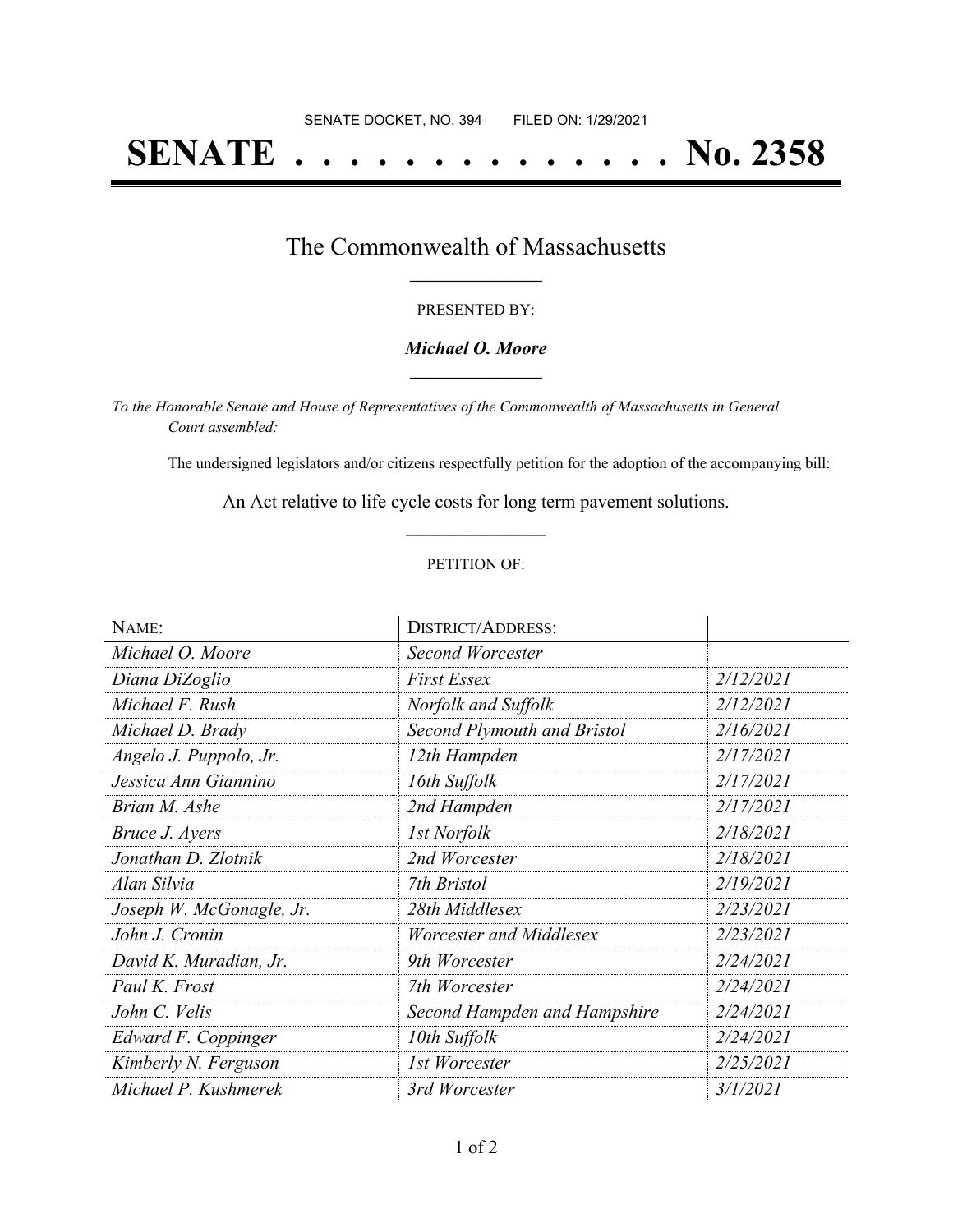| Brendan P. Crighton | <i>Third Essex</i>                             | 3/1/2021  |
|---------------------|------------------------------------------------|-----------|
| James Arciero       | 2nd Middlesex                                  | 3/1/2021  |
| Anne M. Gobi        | Worcester, Hampden, Hampshire and<br>Middlesex | 3/1/2021  |
| Patrick M. O'Connor | Plymouth and Norfolk                           | 3/8/2021  |
| Hannah Kane         | 11th Worcester                                 | 3/16/2021 |
| Brian W. Murray     | 10th Worcester                                 | 4/15/2021 |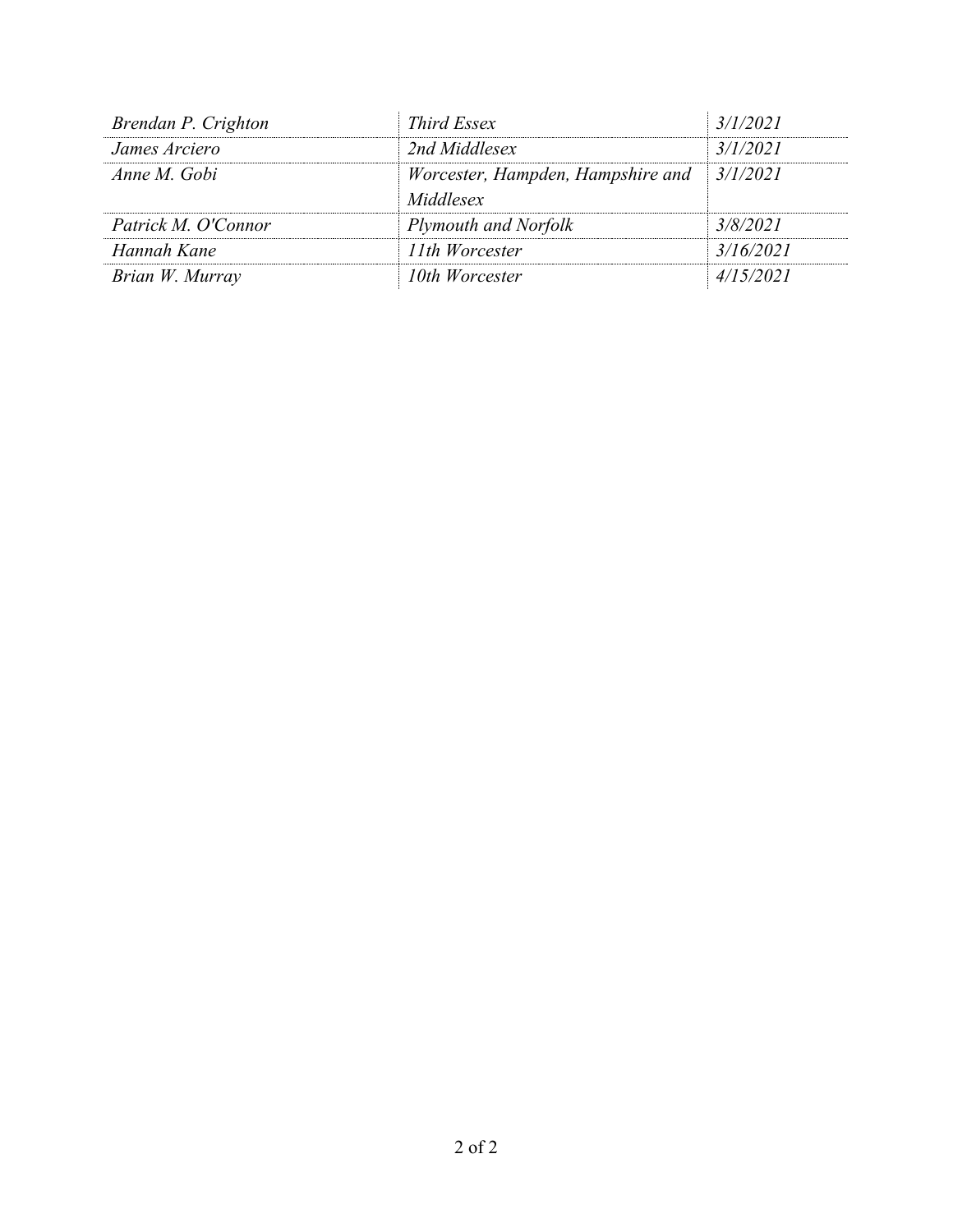#### SENATE DOCKET, NO. 394 FILED ON: 1/29/2021

## **SENATE . . . . . . . . . . . . . . No. 2358**

By Mr. Moore, a petition (accompanied by bill, Senate, No. 2358) of Michael O. Moore, Diana DiZoglio, Michael F. Rush, Michael D. Brady and other members of the General Court for legislation relative to life cycle costs for long term pavement solutions. Transportation.

### [SIMILAR MATTER FILED IN PREVIOUS SESSION SEE SENATE, NO. *2122* OF 2019-2020.]

## The Commonwealth of Massachusetts

**In the One Hundred and Ninety-Second General Court (2021-2022) \_\_\_\_\_\_\_\_\_\_\_\_\_\_\_**

**\_\_\_\_\_\_\_\_\_\_\_\_\_\_\_**

An Act relative to life cycle costs for long term pavement solutions.

Be it enacted by the Senate and House of Representatives in General Court assembled, and by the authority *of the same, as follows:*

- 1 Chapter 6C of the General Laws is hereby amended by inserting after section 76 the
- 2 following 2 sections:-

| $\overline{4}$ | "life-cycle cost," the total cost of the initial project plus all anticipated costs for          |
|----------------|--------------------------------------------------------------------------------------------------|
| 5              | subsequent maintenance, repair, or resurfacing over the life of the pavement,                    |
| 6              | "plain joined cementitious concrete," cement concrete pavement with no reinforcement             |
| 7              | and proper joint placement                                                                       |
| 8              | (b) the department shall develop and implement a life-cycle cost analysis for each project       |
| 9              | for which the estimated total pavement costs exceed \$1,000,000.00, funded in whole, or in part, |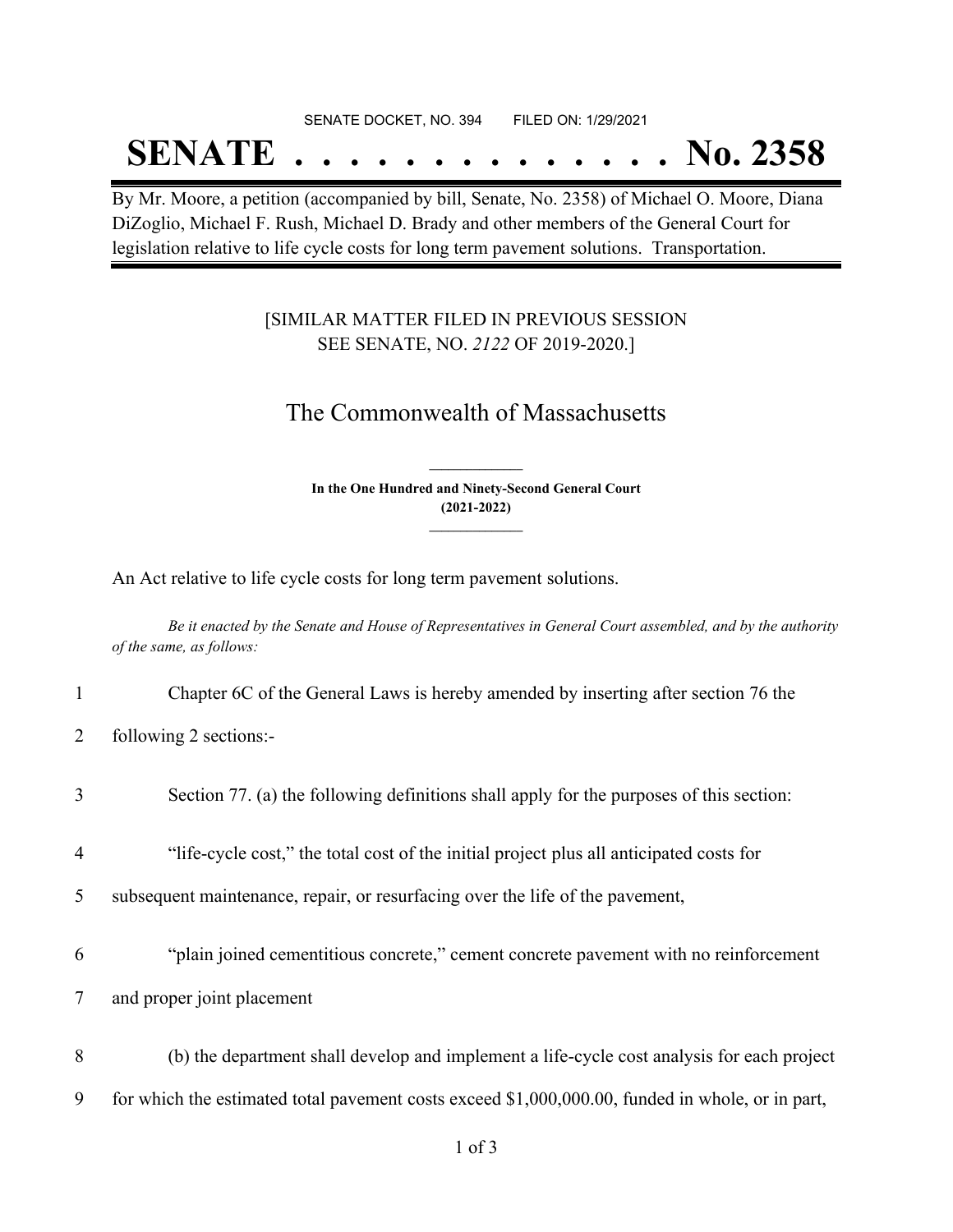| 10 | with state funds. The department shall design each project in both "Hot Mix Asphalt" (HMA)         |
|----|----------------------------------------------------------------------------------------------------|
| 11 | and "Plain Jointed Cementitious Concrete" (PJCC), and award paving projects utilizing the          |
| 12 | material having the lowest Life Cycle Cost                                                         |
| 13 | (c) Except as otherwise provided in this section, life-cycle cost shall compare equivalent         |
| 14 | designs, and shall be based upon Massachusetts actual historic project maintenance, repair, and    |
| 15 | resurfacing schedules and costs as recorded by the Department pavement management system,          |
| 16 | and shall include estimates of user costs throughout the entire pavement life.                     |
| 17 | For pavement projects for which there are no relevant Massachusetts actual                         |
| 18 | historic project maintenance, repair, and resurfacing schedules and costs as recorded by the       |
| 19 | pavement management system, the Department may use either of the following as a substitute         |
| 20 | for the requirements listed in subsection (a):                                                     |
| 21 | 1. actual historical and comparable data for reasonably equivalent designs from states             |
| 22 | geographic locations with similar climates, soil structures, or vehicle traffic                    |
| 23 | 2. the department may determine appropriate estimated maintenance, repair, and                     |
| 24 | resurfacing sheedules for a project by using preliminary results from a demonstration project      |
| 25 | described in section that is underway at the time of the project. The schedules described in this  |
| 26 | subdivision shall be determined using the appropriate engineering analysis techniques and shall    |
| 27 | be approved by the chief engineer of the department. The temporary schedules described in this     |
| 28 | subsection shall be superseded by actual performance data as it is developed.                      |
| 29 | Section 78. (a) notwithstanding section 77, the department shall design and construct a            |
| 30 | minimum of 4 PJCC Demonstration Projects per year for a minimum of 10 years, for the purpose       |
| 31 | of generating historical information that can be utilized in the life cycle cost analysis, with at |

of 3